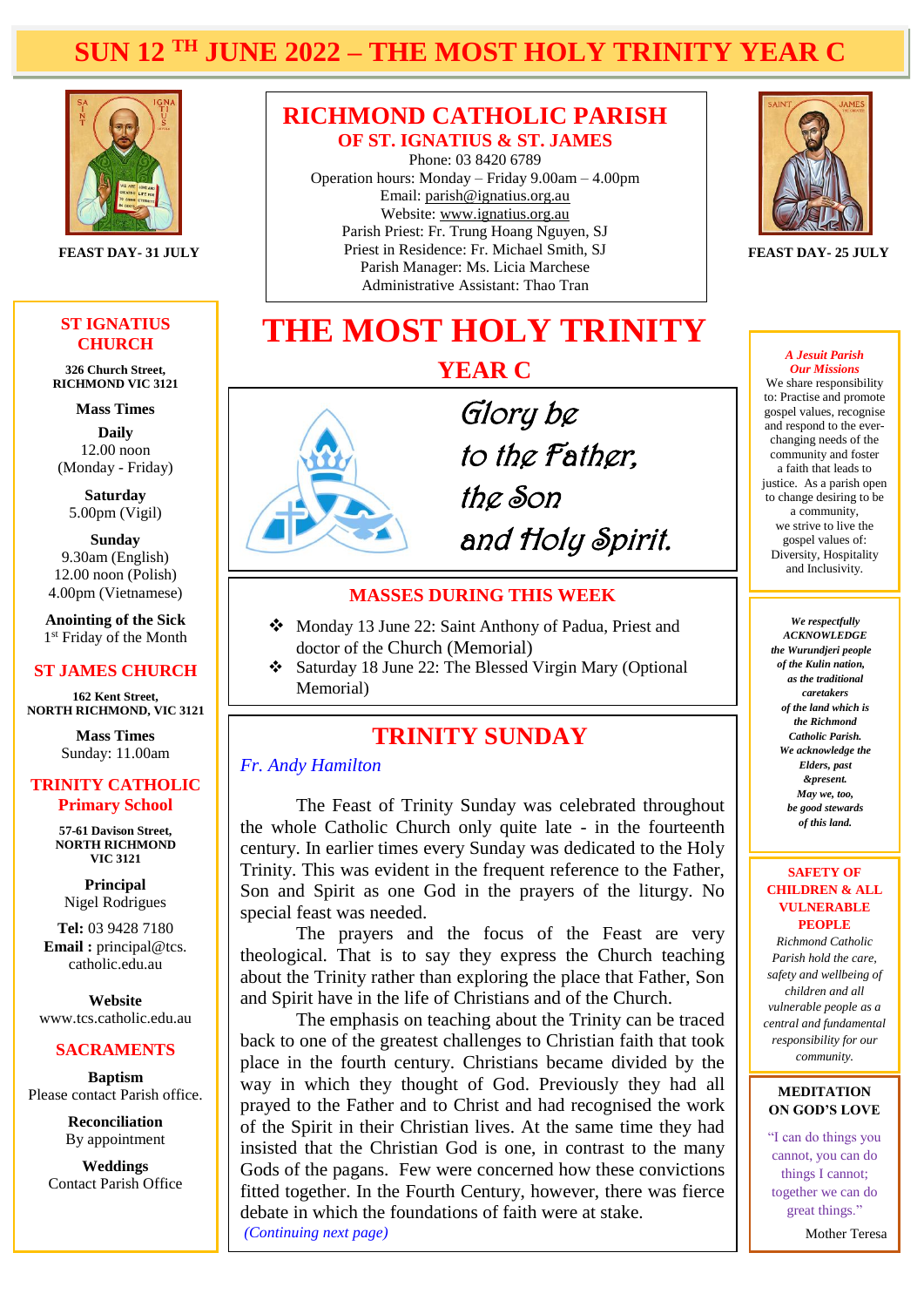## **ENTRANCE ANTIPHON**

Blest be God the Father, and the Only Begotten Son of God, and also the Holy Spirit, for he has shown us his merciful love.

# **GLORIA**

Glory to God in the highest, and on earth peace to people of good will. We praise you, we bless you, we adore you, we glorify you, we give you thanks for your great glory, Lord God, Heavenly King, O God, almighty Father. Lord Jesus Christ, Only Begotten Son, Lord God, Lamb of God, Son of the Father, You take away the sin of the world, have mercy on us; You take away the sin of the world, receive our prayer; You are seated at the right hand of the Father, have mercy on us. For you alone are the Holy One; you alone are the Lord. You alone are the Most High, Jesus Christ, with the Holy Spirit, in the glory of God, the Father. Amen.

## **FIRST READING** [Prv 8:22-31](https://www.liturgyhelp.com/ritual/lectionary/LectionaryList%7Cpro#pro008)

A reading from the book of Proverbs

### Wisdom was born before the earth was made.

The Wisdom of God cries aloud:

The Lord created me when his purpose first unfolded, before the oldest of his works. From everlasting I was firmly set, from the beginning, before earth came into being. The deep was not, when I was born, there were no springs to gush with water. Before the mountains were settled, before the hills, I came to birth; before he made the earth, the countryside, or the first grains of the world's dust. When he fixed the heavens firm, I was there, when he drew a ring on the surface of the deep, when he thickened the clouds above, when he fixed fast the springs of the deep, when he assigned the sea its boundaries – and the waters will not invade the shore – when he laid down the foundations of the earth, I was by his side, a master craftsman, delighting him day after day, ever at play in his presence, at play everywhere in his world, delighting to be with the sons of men.

**The Word of the Lord.**

Thanks be to God.

## **RESPONSORIAL PSALM** [Ps 8:4-9. R. v.2](https://www.liturgyhelp.com/ritual/lectionary/LectionaryListPsalm%7Cpsm)

**(R.) O Lord, our God, how wonderful your name in all the earth!**

- 1. When I see the heavens, the work of your hands, the moon and the stars which you arranged, what is man that you should keep him in mind, mortal man that you care for him? (R.)
- 2. Yet you have made him little less than a god; with glory and honour you crowned him, gave him power over the works of your hand, put all things under his feet. (R.)
- 3. All of them, sheep and cattle, yes, even the savage beasts, birds of the air, and fish that make their way through the waters. (R.)

## **SECOND READING** [Rom 5:1-5](https://www.liturgyhelp.com/ritual/lectionary/LectionaryList%7Crom#rom005)

A reading from the letter of St Paul to the Romans

### To God through Christ in the love which is poured out through the Spirit.

Through our Lord Jesus Christ, by faith we are judged righteous and at peace with God, since it is by faith and through Jesus that we have entered this state of grace in which we can boast about looking forward to God's glory. But that is not all we can boast about; we can boast about our sufferings. These sufferings bring patience, as we know, and patience brings perseverance, and perseverance brings hope, and this hope is not deceptive, because the love of God has been poured into our hearts by the Holy Spirit which has been given us.

**The Word of the Lord.** Thanks be to God.

# **GOSPEL ACCLAMATION** [See Apoc 1:8](https://www.liturgyhelp.com/ritual/lectionary/LectionaryListGosAc%7Crev#rev001)

#### **Alleluia, alleluia!**

**Glory to the Father, the Son, and the Holy Spirit: to God who is, who was, and who is to come. Alleluia!**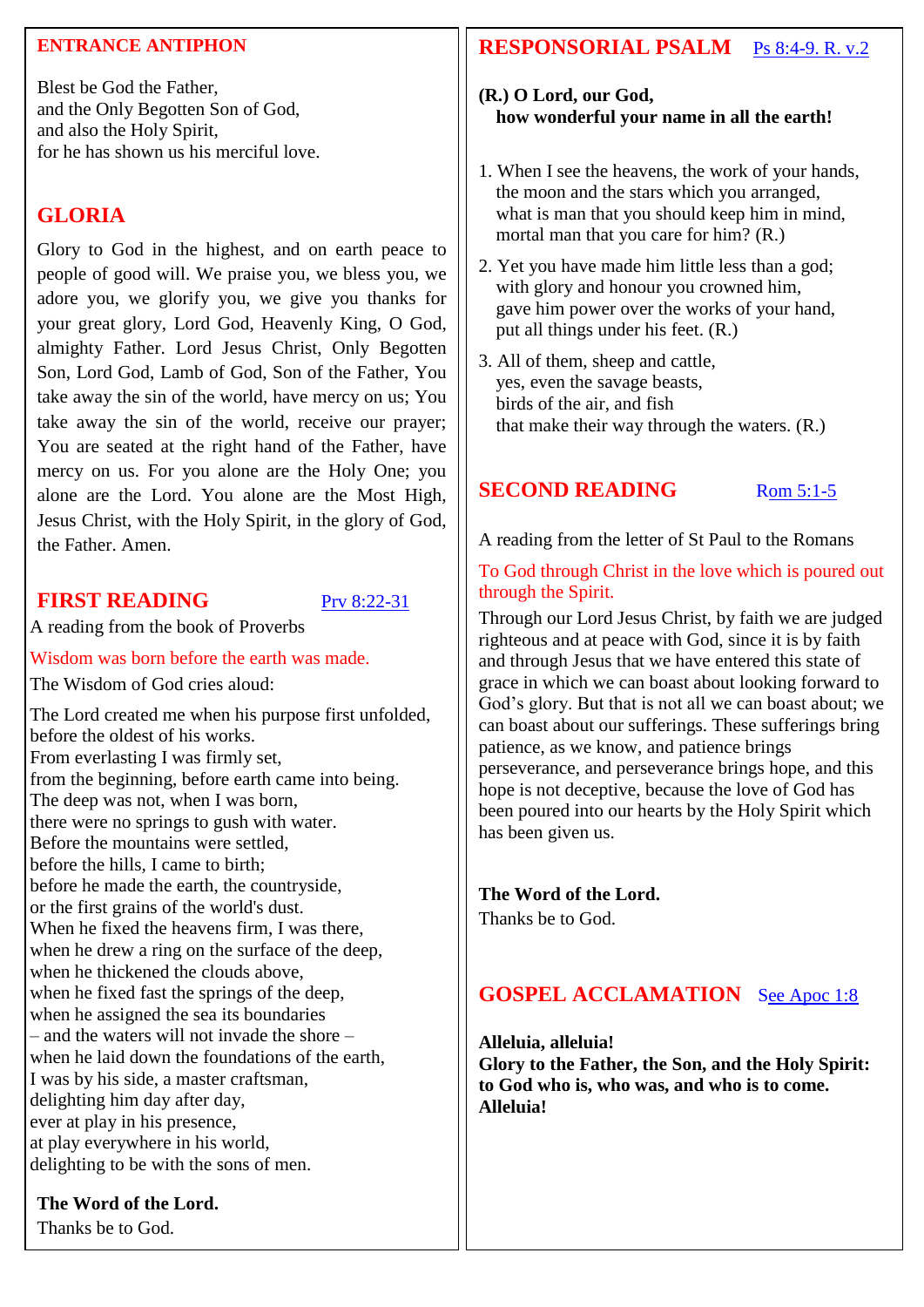# **GOSPEL** [Jn 16:12-15](https://www.liturgyhelp.com/ritual/lectionary/LectionaryList%7Cjhn#jhn016)

#### A reading from the holy Gospel according to John

#### Whatever the Father has is mine. The Spirit will receive what I give and tell you about it.

Jesus said to his disciples:

'I still have many things to say to you but they would be too much for you now. But when the Spirit of truth comes he will lead you to the complete truth, since he will not be speaking as from himself but will say only what he has learnt; and he will tell you of the things to come. He will glorify me, since all he tells you will be taken from what is mine. Everything the Father has is mine; that is why I said: All he tells you will be taken from what is mine.'

# **The Gospel of the Lord.**

Praise to you, Lord Jesus Christ.

## **APOSTLES' CREED**

I believe in God, the Father almighty, Creator of heaven and earth, and in Jesus Christ, his only Son, our Lord, who was conceived by the Holy Spirit, (ALL BOW) born of the Virgin Mary, suffered under Pontius Pilate, was crucified, died and was buried; he descended into hell; on the third day he rose again from the dead; he ascended into heaven, and is seated at the right hand of God the Father almighty; from there he will come to judge the living and the dead. I believe in the Holy Spirit, the holy Catholic Church, the communion of saints, the forgiveness of sins, the resurrection of the body, and life everlasting. Amen.

## **COMMUNION ANTIPHON** Gal 4:6

Since you are children of God, God has sent into your hearts the Spirit of his Son, the Spirit who cries out: Abba, Father.

# **TRINITY SUNDAY** *(Continue)*

The crisis began when some Christians questioned the relationship between Jesus, the Son of God, and God the Father. They asserted that Jesus was central to Christian faith and was the special ambassador of God, but was a lesser being than God the Father. This belief was eventually seen to threaten the heart of the Gospel, which saw that God was personally involved in Jesus' life and death. Jesus was not just God's messenger but God's Son. He is Son of God in the deepest sense, and through him God's stake in humanity is God's own self. The conviction that the stories and actions of Jesus are actions of God underlies the Feast of the Trinity.

The Christians who believed that Jesus was lesser than the Father then forced their opponents to address another central question. If Jesus, the Son of God, the Father and the Spirit are all God, how can they be the One God to whom Abraham and Jesus prayed, and not two or three Gods. The Church called to resolve the disputes did not explain how God is three and one, but used the language of one God in three Persons to assert both that God is one being and that Father, Son and Spirit share fully in divinity. The prayers and sermons on the Feast of the Trinity make that point again and again. It is not an explanation but a way of speaking that respects the full mystery of God's love for us.

Unless we know a little about the history behind the words we use to describe God as Trinity it is easy to dismiss the belief as concerned with divine mathematics. It really celebrates something much deeper: the depth of God's involvement with us in the salvation that Jesus brought us. It insists that when Jesus spoke to us, God speaks, when Jesus dies on the cross, God dies in him, that when Jesus rises and ascends to God he takes us with him and that when the Spirit works within our lives and Church, God works within us. The Feast of the Trinity says that our world is not God's colony under colonial management but is God's home. It is about the intimacy of God's presence to us in our world and in the Church through Jesus.